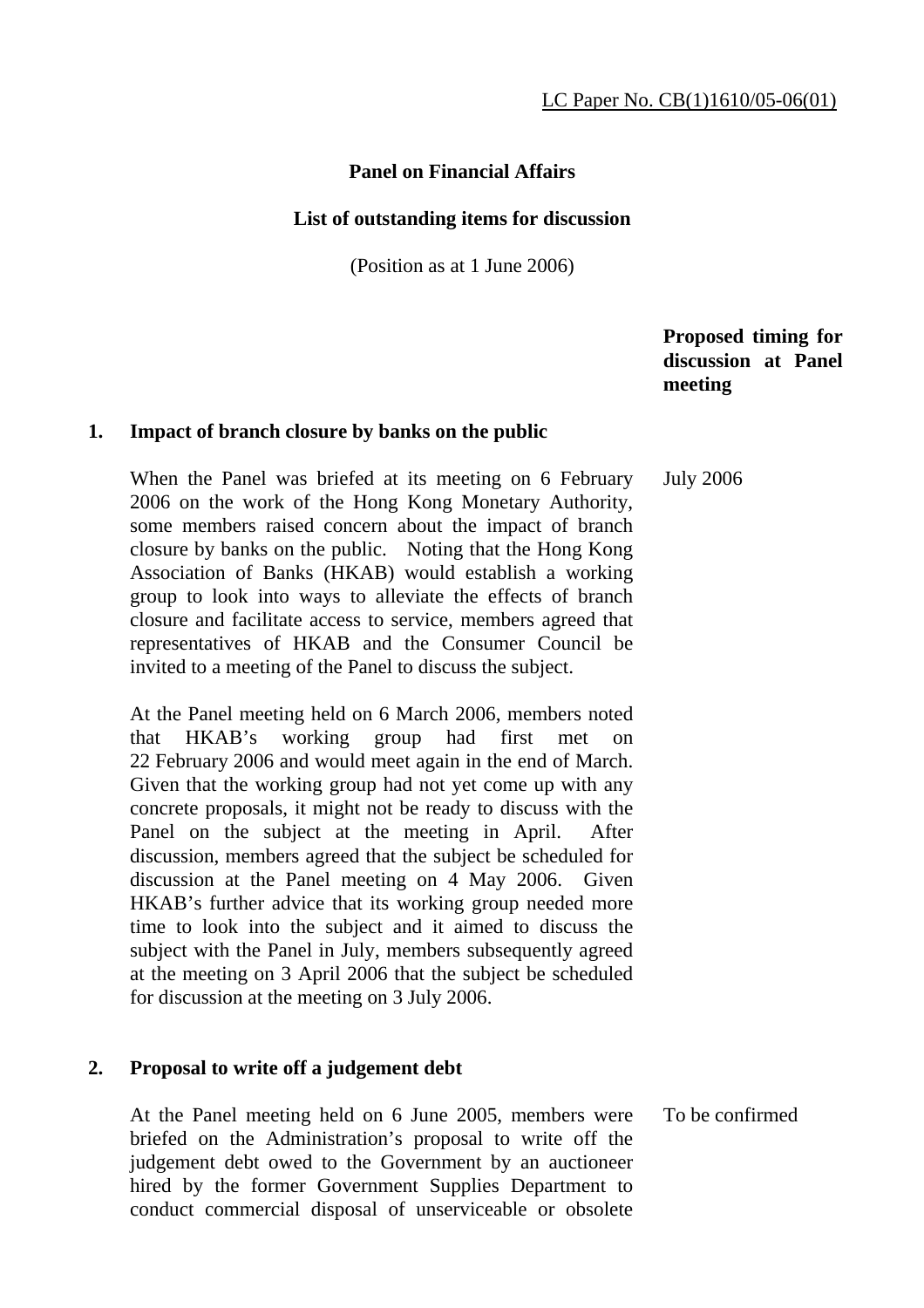government stores and confiscated goods which was considered irrecoverable. Members expressed concerns about actions taken by the Administration to recover the outstanding payments from the auctioneer and details of the Administration's internal investigation on the case including the disciplinary proceedings taken against the involving civil servants. It was agreed that the Panel would further discuss the proposal in due course after the Administration had provided the supplementary information requested by members.

 The Administration plans to further consult the Panel on its proposal to write off the judgement debt in due course and then seek the approval of the Finance Committee on the proposal.

#### **3. Briefing on the draft Companies (Amendment) Bill 2006**

 The Companies (Amendment) Bill 2006 aims to enable the introduction of a scripless securities market allowing securities to be issued and transferred electronically. The Bill has been included in the Legislative Programme 2005-06 provided by the Administration in October 2005. To be confirmed

 As advised by the Administration on 24 November 2005, the Securities and Futures Commission is considering the way forward and the corresponding legislative amendments, and will brief the Panel on the way forward in due course.

## **4. Consultancy study on the feasibility of establishing insurance Policyholders' Protection Funds in Hong Kong**

 The Administration commissioned a consultancy study on the feasibility of establishing Policyholders' Protection Funds (PPFs) in Hong Kong in late 2002 and conducted a consultation exercise from December 2003 to March 2004 to invite public views on whether and how PPFs should be introduced in Hong Kong. To be confirmed

 At the Panel meeting on 1 March 2004, members were briefed on the findings of the consultancy study and proposed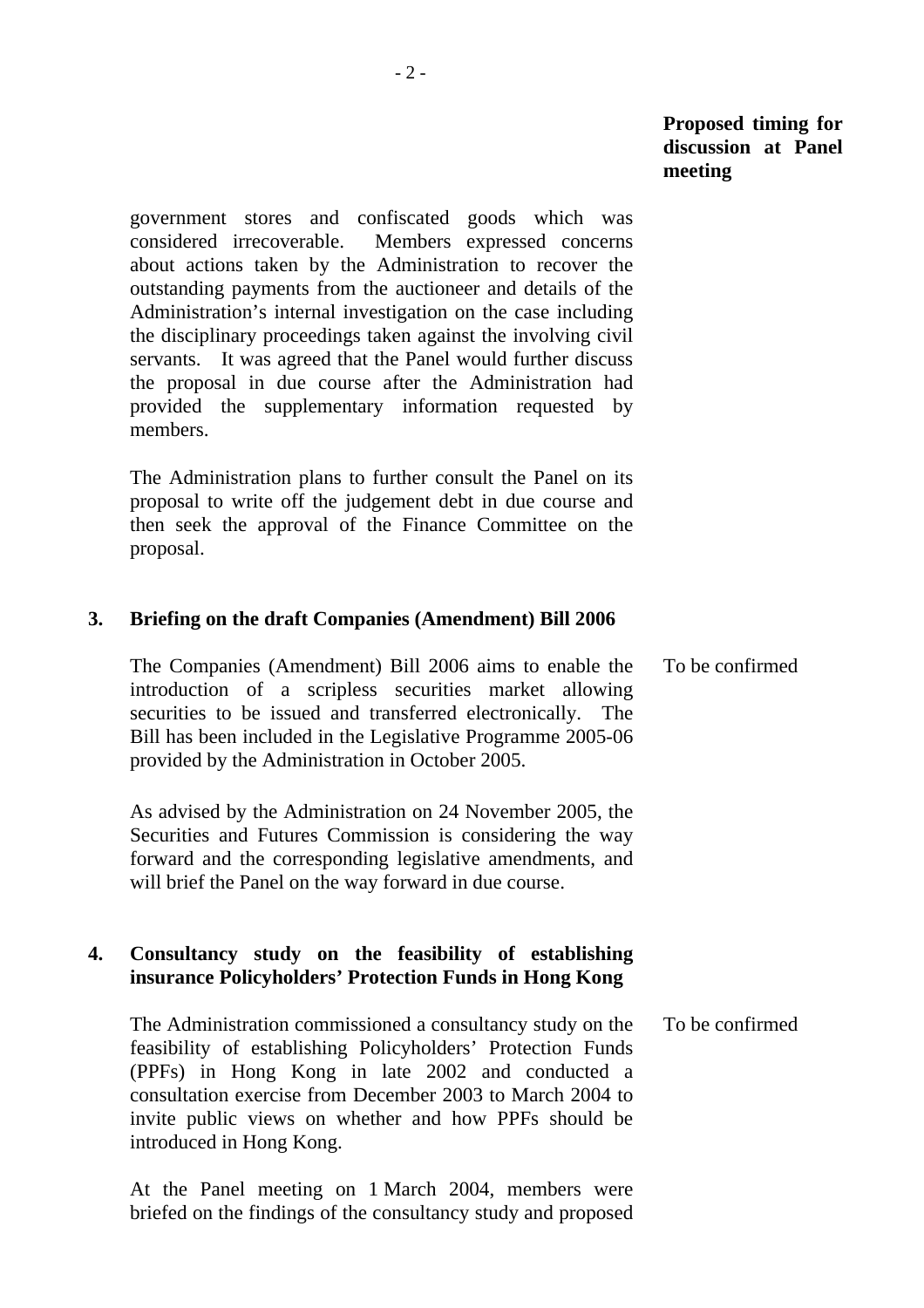PPF options. The Administration undertook to consult the Panel on the way forward after the public consultation exercise.

 According to the Administration's written reply dated 28 March 2006, the consultant is expected to submit its final report within the coming financial year. Upon receiving the final report from the consultant, the Government will consider the way forward taking into account latest international regulatory development, implication for the work of the Insurance Authority and impact on the industry and community.

# **5. Consultancy study on the supervisory framework of the assets of long term insurers in Hong Kong**

 In October 2003, the Administration commissioned the consultancy study to examine the effectiveness of the current supervisory framework and to assess the need for further enhancement of the current framework for the protection of policyholders in Hong Kong. To be confirmed

 As advised by the Administration on 24 November 2005, the Consultant is undertaking a detailed study of various possible options for enhancing the asset safeguarding mechanism and asset valuation framework. According to current work progress, it is expected that the Consultant could finalize a Third Report and start drafting a public consultation paper for consideration by the Commissioner of Insurance in the next few months. The Administration is keeping in view the progress of the consultancy study and will brief the Panel once it is ready to do so.

### **6. Scheme for outsourcing summary bankruptcy cases**

 The purpose of the Bankruptcy (Amendment) Bill 2004 is to empower the Official Receiver to outsource debtor-petition summary bankruptcy cases to private-sector insolvency practitioners. The Bills Committee on Bankruptcy (Amendment) Bill 2004 requested the Administration to review the outsourcing scheme after implementation of the To be confirmed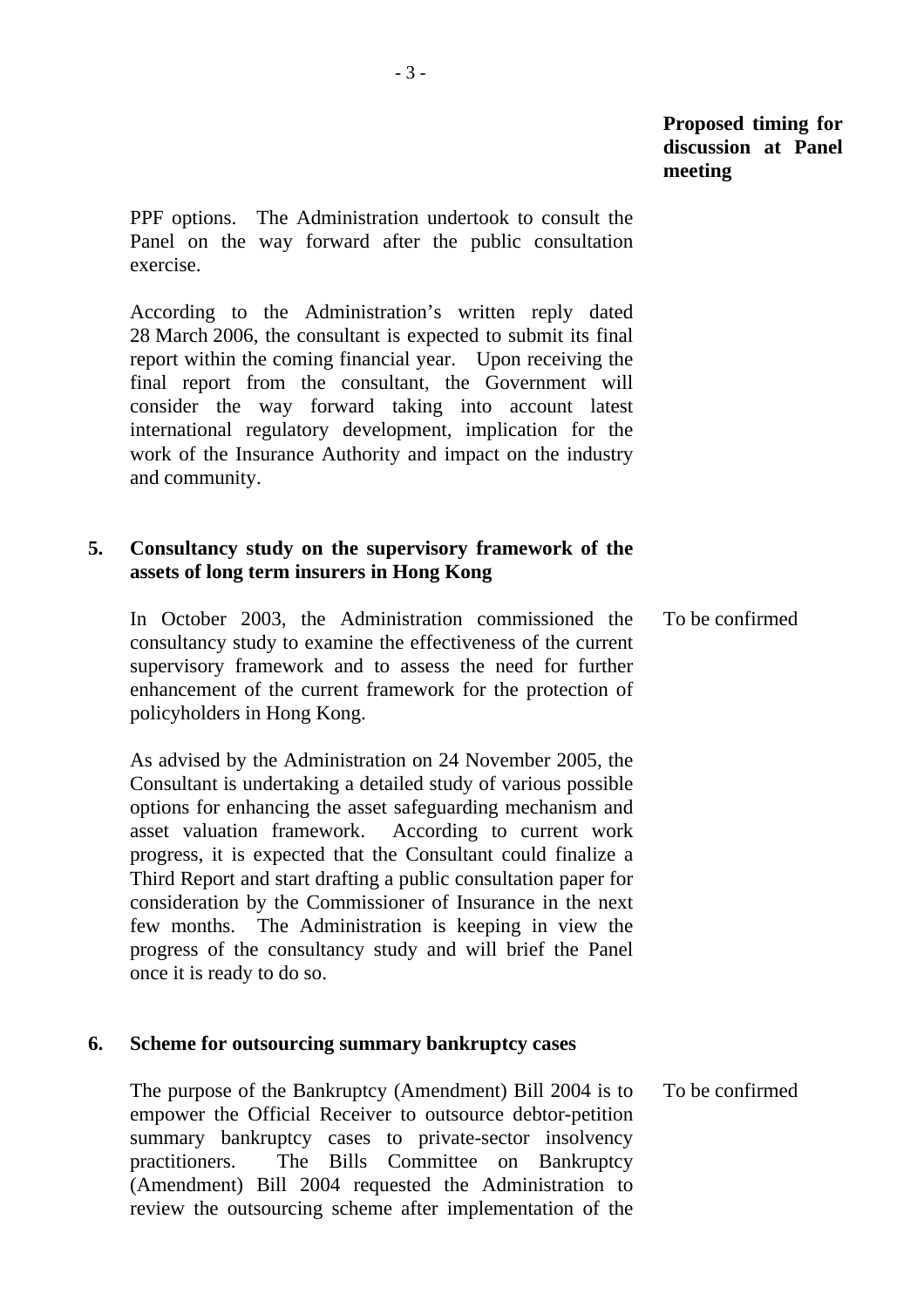scheme. The Secretary for Financial Services and the Treasury undertook in his speech during the resumption of the Second Reading debate on the Bill at the Council meeting on 6 July 2005 that the Administration would review the outsourcing scheme 24 months after implementation of the scheme and report the outcome of the review to the LegCo.

 The Administration has been invited to report the outcome of the review to the Panel in due course.

# **7. Introduction of a new category of "travel insurance agents"**

 At the Panel meeting held on 4 July 2005, members were briefed on the Administration's proposal to introduce a new category of "travel insurance agents" to facilitate travel agents to be registered as insurance agents for the sale of travel insurance. Members expressed reservation on whether the proposal was the best option to achieve the policy objective of encouraging Hong Kong people to take out travel insurance before they travel. The Administration was requested to give further thought to the proposal and consider how the grave concern expressed by the insurance intermediaries could be addressed. To be confirmed

 At the Panel meeting held on 5 December 2005, members were briefed on the progress of the proposal. Members noted that the insurance industry had accepted the proposal after further discussion with the Administration. The Administration was requested to report to the Panel on the implementation of the "travel insurance agents" registration system about one year after the implementation of the system, including information on the number and percentage of travel agents who have passed the "Travel Insurance Agents Examination" and registered under the system, and the Administration's assessment of the effectiveness of the registration system and the impact of the system on the professional standards of insurance intermediaries.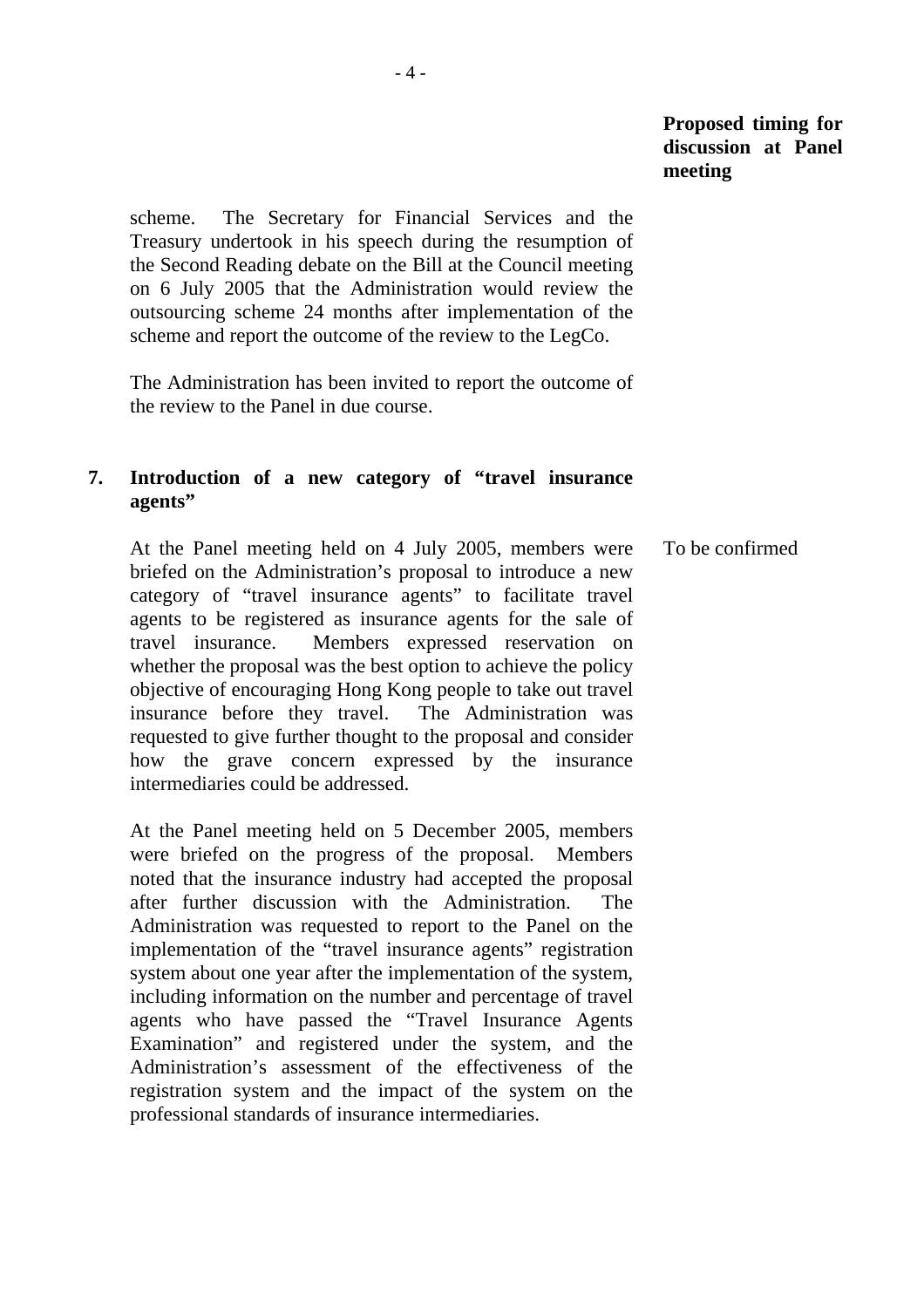### **8. Proposal on sale and outsourcing of the funding and administration of loans made to students**

 At the Panel meeting held on 5 January 2006, the Administration briefed Members on its plan to sell off the portfolio and outsource the funding and administration of non means-tested student loans to the private sector. Given the possible impact of the proposal on the students having loans under the two non-means tested loan schemes concerned, Members urged the Administration to consult the Panel on Education (Education Panel) and relevant student bodies on the proposal before reverting to the Panel. To be confirmed

 When the subject was discussed at the special meeting of the Education Panel held on 26 January 2006, the following motion was passed:

"本委員會反對政府將免入息審查學生貸款 出售和外判予私營機構,並要求政府盡快完成 檢討整個學生貸款計劃,以達至協助有需要之 學生完成學業,而不至於畢業後長期負債。"

(English translation)

"That this Panel opposes the sale of the Government's non-means-tested student loan portfolio and the outsourcing of the funding and administration of these loan schemes to the private sector, and requests that the overall review of all student loan schemes be completed expeditiously for the purpose of providing assistance to the needy students to enable them to finish their studies without having to repay debts over a prolonged period of time after graduation."

# **9. Review of the Personalized Vehicle Registration Marks Scheme**

 At the request of the Bills Committee on Revenue (Personalized Vehicle Registration Marks) Bill 2005, the Administration undertook to conduct an overall review of the captioned Scheme one year after its implementation and report the outcome of the review to the relevant Panel. The To be confirmed